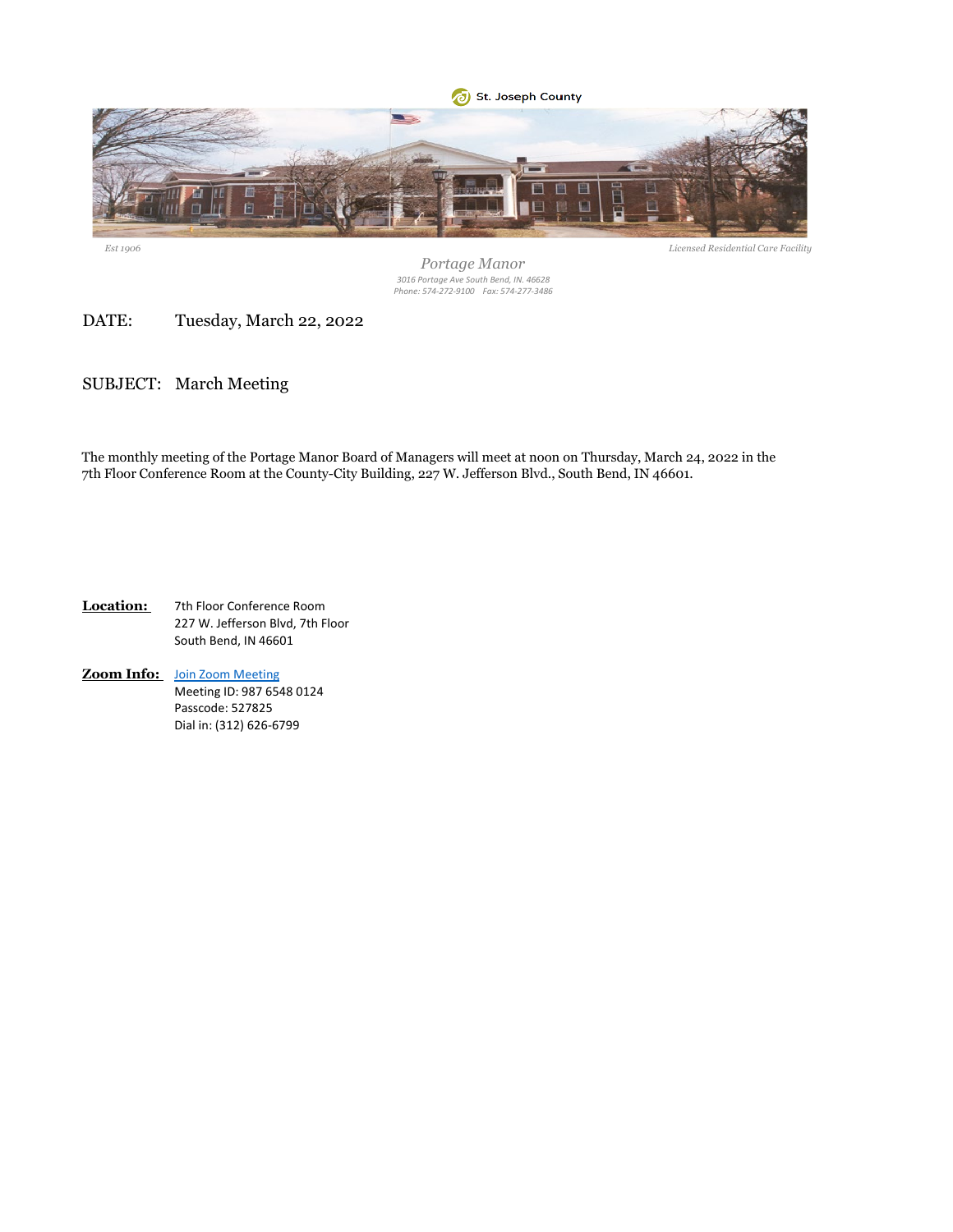|                   |                                                                   | J) St. Joseph County                                                                                                                                                 |  |
|-------------------|-------------------------------------------------------------------|----------------------------------------------------------------------------------------------------------------------------------------------------------------------|--|
|                   |                                                                   |                                                                                                                                                                      |  |
| Est 1906          |                                                                   | Portage Manor<br>Licensed Residential Care Facility                                                                                                                  |  |
| 1. Call to Order. |                                                                   | AGENDA                                                                                                                                                               |  |
|                   |                                                                   | 2. Approve Minutes from February 10, 2021 PMBOD meeting<br>Motion_______________ Second_______________ Discussion_________________ Aye________ Nay________           |  |
|                   |                                                                   | REPORTING OF 5-9 COVERS 2-1-22 through 2-28-2022 TIME PERIOD                                                                                                         |  |
|                   | 5. Approve Payroll Warrants for last periods                      |                                                                                                                                                                      |  |
|                   |                                                                   | Motion________________ Second______________ Discussion__________________________ Nay________                                                                         |  |
|                   |                                                                   | 6. Approve Invoice Vouchers and Claim Payments as per Schedule dated<br>Motion________________ Second______________ Discussion__________________________ Nay________ |  |
|                   | Motion to accept the report:                                      | 7. Report of Revenue Statement for time period listed above and attached                                                                                             |  |
|                   |                                                                   | Motion________________ Second______________ Discussion__________________ Aye________ Nay________                                                                     |  |
| 8.                | Report of Year to Date Revenue<br>Motion to accept the report:    |                                                                                                                                                                      |  |
|                   |                                                                   |                                                                                                                                                                      |  |
|                   | 9. Report of Financial Statements<br>Motion to accept the report: |                                                                                                                                                                      |  |
|                   |                                                                   |                                                                                                                                                                      |  |
|                   |                                                                   | <b>TABLED AND UNFINISHED BUSINESS</b>                                                                                                                                |  |
|                   |                                                                   | None                                                                                                                                                                 |  |
|                   |                                                                   | <b>CONTINUING BUSINESS</b><br>1. Update on DLZ work on the demo of outbuilding/garage                                                                                |  |

*1. Presentation from MKM Architecture regarding design of new building NEW BUSINESS*

### *ADMINISTRATOR'S REPORT*

### *PRIVILEGE OF THE FLOOR*

### *ADJOURNMENT*

*1. Motion to adjorn the meeting.*

*Motion\_\_\_\_\_\_\_\_\_\_\_ Second\_\_\_\_\_\_\_\_\_\_\_ Descussion\_\_\_\_\_\_\_\_\_ Aye\_\_\_\_\_\_ Nay\_\_\_\_\_\_*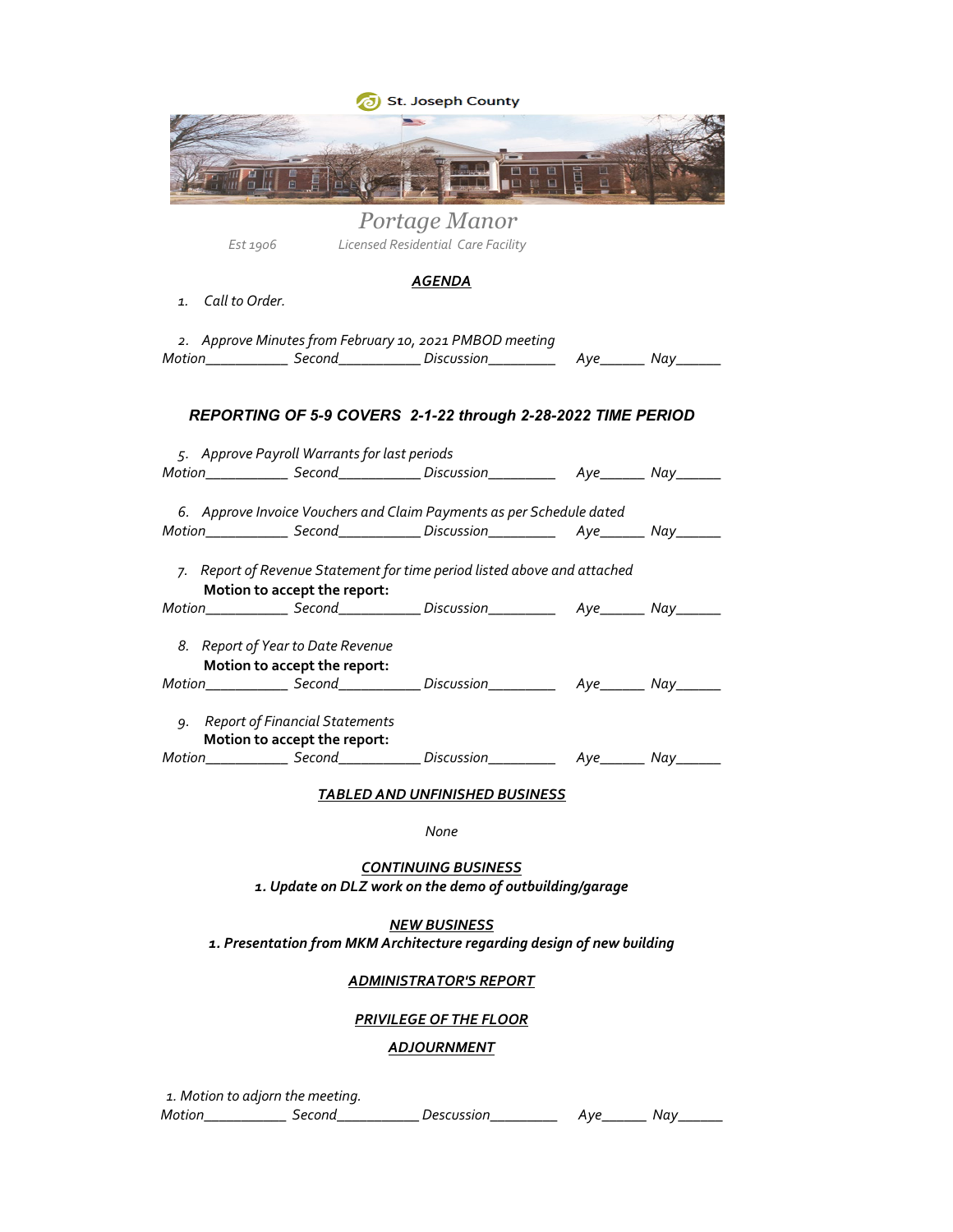| <b>Approved by the State</b><br><b>Board of Accounts</b> | <b>Allowance of Claims</b><br><b>Portage Manor Board of Directors</b><br>Date: |
|----------------------------------------------------------|--------------------------------------------------------------------------------|
| <b>Allowance of Claims:</b>                              | \$50,744.73                                                                    |
| <b>Plus Net Payroll for:</b>                             |                                                                                |
| 2/4/2022                                                 | \$75,664.62                                                                    |
| 2/18/2022                                                | \$69,964.17                                                                    |
|                                                          |                                                                                |
| <b>Total Allowance of Claims:</b>                        | \$196,373.52                                                                   |

**Allowance of Claims:**

**We have examined the claims listed on the following Register of Claims, Consisting of 2 pages, and except for claims not allowed as shown on the Register such claims are hereby allowed in the amount of: \$ \$196,373.52**

**Dated this\_\_\_\_\_\_\_\_\_\_\_\_\_\_\_\_\_\_\_\_\_\_\_\_\_\_\_\_**

President **President** Vice-President

Patty Godsey **Francisco C. Fotia**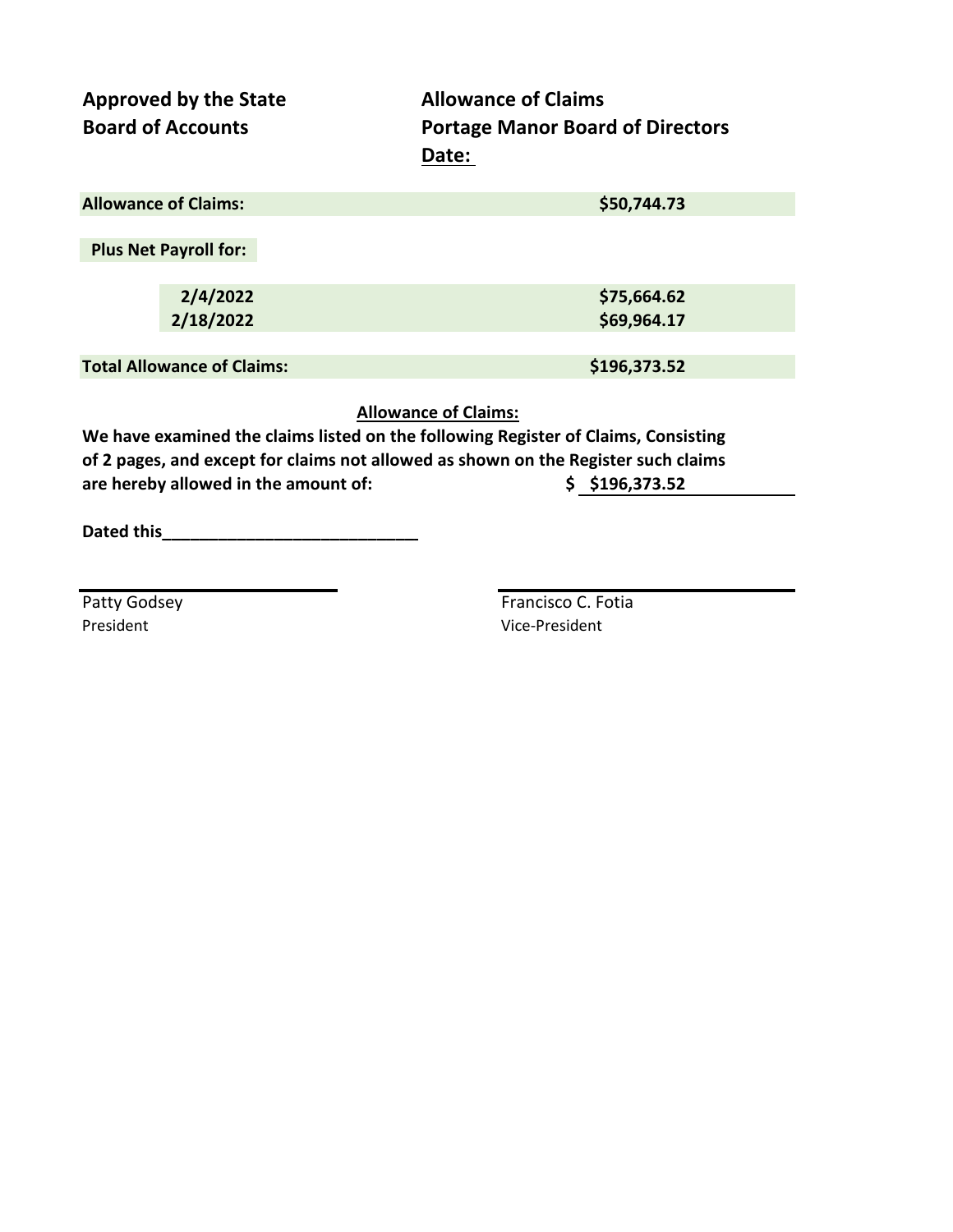|                          |               | <b>PAYROLL 02/04/2022</b>                                         |                                                              |
|--------------------------|---------------|-------------------------------------------------------------------|--------------------------------------------------------------|
| Date                     | <b>Amount</b> | <b>Budget Account Code</b>                                        | <b>Description</b>                                           |
| 02/04/2022               |               | \$3,776.81 4019.14800.000.0030                                    | <b>FICA Taxes</b>                                            |
| 02/04/2022               |               | \$883.28 4019.14800.000.0030                                      | <b>FICA Taxes</b>                                            |
| 02/04/2022               |               | \$5,843.22 4019.14810.000.0030                                    | <b>PERF</b>                                                  |
| 02/04/2022               |               | \$3,107.69 4019.11009.000.0030                                    | <b>Director</b>                                              |
| 02/04/2022               |               | \$11,769.91 4019.11571.000.0030                                   | Overtime                                                     |
|                          |               |                                                                   |                                                              |
| 02/04/2022               |               | \$812.27 4019.11700.000.0030                                      | <b>Medical Director</b>                                      |
| 02/04/2022               |               | \$2,800.00 4019.11701.000.0030                                    | <b>Director Of Nursing</b>                                   |
| 02/04/2022               |               | \$1,000.00 4019.11702.000.0030                                    | Lic Pract'L Nurse/ Med Records                               |
| 02/04/2022               |               | \$1,558.08 4019.11704.000.0030                                    | Dir. Of Bldgs. & Grounds                                     |
| 02/04/2022               |               | \$1,296.72 4019.11706.000.0030                                    | <b>Food Service Supervisor</b>                               |
| 02/04/2022               |               | \$1,656.00 4019.11708.000.0030                                    | <b>Admission Counselor</b>                                   |
| 02/04/2022               |               | \$3,024.00 4019.11709.000.0030                                    | <b>Asst. Dir. Nursing</b>                                    |
| 02/04/2022               |               | \$1,260.00 4019.11710.000.0030                                    | <b>Executive Housekeeper</b>                                 |
|                          |               |                                                                   | <b>Qualified Medication Aide</b>                             |
| 02/04/2022<br>02/04/2022 |               | \$10,874.56 4019.11711.000.0030<br>\$2,650.22 4019.11713.000.0030 | Housekeeper                                                  |
|                          |               |                                                                   |                                                              |
| 02/04/2022               |               | \$1,140.50 4019.11715.000.0030                                    | <b>Maintenance Class II</b>                                  |
| 02/04/2022               |               | \$2,494.32 4019.11716.000.0030                                    | Cooks                                                        |
| 02/04/2022               |               | \$1,837.92 4019.11717.000.0030                                    | <b>Dietary Aide</b>                                          |
| 02/04/2022               |               | \$3,557.40 4019.11725.000.0030                                    | <b>Holiday Pay</b>                                           |
| 02/04/2022               |               | \$521.02 4019.11733.000.0030                                      | <b>Certified Nursing Assist.-P.T.</b>                        |
| 02/04/2022               |               | \$2,182.50 4019.11731.000.0030                                    | <b>License Practical Nurse</b>                               |
| 02/04/2022               |               | \$717.94 4019.11734.000.0030                                      | <b>Recreation Officers-P.T.</b>                              |
| 02/04/2022               |               | \$2,209.00 4019.11735.000.0030                                    | Dietary Aide-P.T.                                            |
| 02/04/2022               |               | \$5,418.80 4019.11737.000.0030                                    | <b>Qualified Medical Aide-P.T.</b>                           |
| 02/04/2022               |               | \$1,312.80 4019.11729.000.0030                                    | <b>Certified Nursing Assistant</b>                           |
|                          |               |                                                                   |                                                              |
| 02/04/2022               |               | \$95.42 8146.14800.000.0030                                       | <b>FICA Taxes</b>                                            |
| 02/04/2022               |               | \$22.32 8146.14800.000.0030                                       | <b>FICA Taxes</b>                                            |
| 02/04/2022               |               | \$185.52 8146.14810.000.0030                                      | <b>PERF</b>                                                  |
| 02/04/2022               |               | \$656.40 8146.12012.000.0030                                      | <b>Driver</b>                                                |
| 02/04/2022               |               | \$1,000.00 8146.12013.000.0030                                    | Dispatch/Administrator                                       |
|                          | \$75,664.62   |                                                                   |                                                              |
|                          |               |                                                                   |                                                              |
|                          |               |                                                                   |                                                              |
| 02/18/2022               |               | <b>PAYROLL 02/18/22</b><br>\$3,519.31 4019.14800.000.0030         | <b>FICA Taxes</b>                                            |
|                          |               |                                                                   |                                                              |
| 02/18/2022               |               | \$823.07 4019.14800.000.0030                                      | <b>FICA Taxes</b>                                            |
| 02/18/2022               |               | \$5,243.12 4019.14810.000.0030                                    | <b>PERF</b>                                                  |
| 02/18/2022               |               | \$3,107.69 4019.11009.000.0030                                    | <b>Director</b>                                              |
| 02/18/2022               |               | \$12,305.96 4019.11571.000.0030                                   | Overtime                                                     |
| 02/18/2022               |               | \$812.27 4019.11700.000.0030                                      | <b>Medical Director</b>                                      |
| 02/18/2022               |               | \$2,800.00 4019.11701.000.0030                                    | <b>Director Of Nursing</b>                                   |
| 02/18/2022               |               | \$1,000.00 4019.11702.000.0030                                    | Lic Pract'L Nurse/ Med Records                               |
| 02/18/2022               |               | \$1,731.20 4019.11704.000.0030                                    | Dir. Of Bldgs. & Grounds                                     |
|                          |               |                                                                   |                                                              |
| 02/18/2022               |               | \$1,440.80 4019.11706.000.0030<br>\$1,840.00 4019.11708.000.0030  | <b>Food Service Supervisor</b><br><b>Admission Counselor</b> |
| 02/18/2022               |               |                                                                   |                                                              |
| 02/18/2022<br>02/18/2022 |               | \$2,520.00 4019.11709.000.0030<br>\$1,400.00 4019.11710.000.0030  | <b>Asst. Dir. Nursing</b>                                    |
|                          |               |                                                                   | <b>Executive Housekeeper</b>                                 |
| 02/18/2022               |               | \$9,853.46 4019.11711.000.0030                                    | <b>Qualified Medication Aide</b>                             |
| 02/18/2022               |               | \$2,625.60 4019.11713.000.0030                                    | Housekeeper                                                  |
| 02/18/2022               |               | \$1,279.98 4019.11715.000.0030                                    | <b>Maintenance Class II</b>                                  |
| 02/18/2022               |               | \$2,625.60 4019.11716.000.0030                                    | Cooks                                                        |
| 02/18/2022               |               | \$2,625.60 4019.11717.000.0030                                    | <b>Dietary Aide</b>                                          |
| 02/18/2022               |               | \$7.08 4019.11725.000.0030                                        | <b>Holiday Pay</b>                                           |
| 02/18/2022               |               | \$656.40 4019.11733.000.0030                                      | <b>Certified Nursing Assist.-P.T.</b>                        |
| 02/18/2022               |               | \$1,965.00 4019.11731.000.0030                                    | <b>License Practical Nurse</b>                               |
| 02/18/2022               |               | \$156.75 4019.11736.000.0030                                      | Houskeepers-P.T.                                             |
| 02/18/2022               |               |                                                                   | Recreation Officers-P.T.                                     |
|                          |               | \$210.93 4019.11734.000.0030                                      |                                                              |
| 02/18/2022               |               | \$2,025.00 4019.11735.000.0030                                    | Dietary Aide-P.T.                                            |
| 02/18/2022               |               | \$3,948.40 4019.11737.000.0030                                    | Qualified Medical Aide-P.T.                                  |
| 02/18/2022               |               | \$1,476.90 4019.11729.000.0030                                    | <b>Certified Nursing Assistant</b>                           |
| 02/18/2022               |               | \$99.00 8146.14800.000.0030                                       | <b>FICA Taxes</b>                                            |
| 02/18/2022               |               | \$23.14 8146.14800.000.0030                                       | <b>FICA Taxes</b>                                            |
| 02/18/2022               |               | \$185.51 8146.14810.000.0030                                      | PERF                                                         |
| 02/18/2022               |               | \$656.40 8146.12012.000.0030                                      | <b>Driver</b>                                                |
| 02/18/2022               |               | \$1,000.00 8146.12013.000.0030                                    | Dispatch/Administrator                                       |

**\$69,964.17**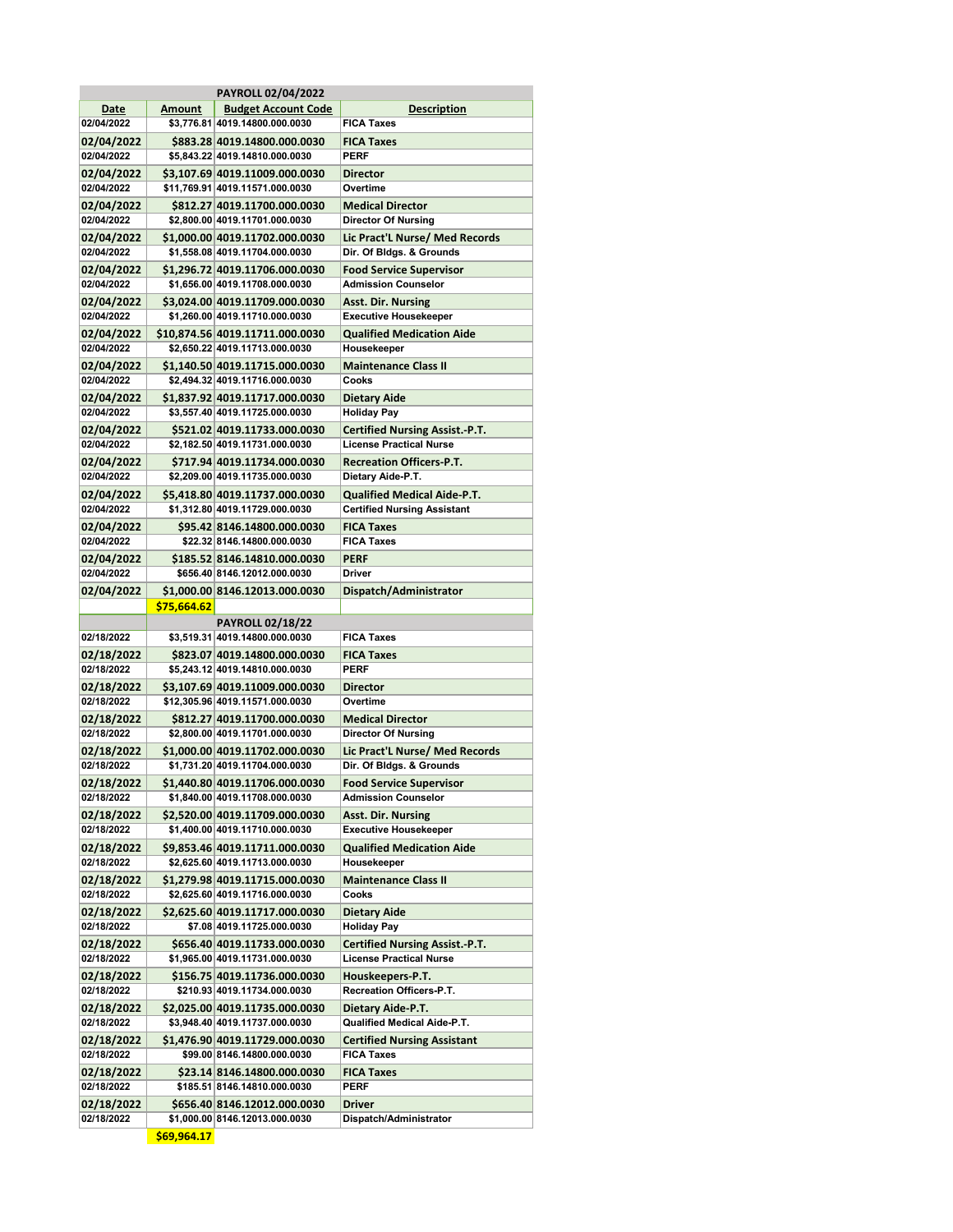|             |                    |               | CLAIMS PAID 08/14/21-09/17/21              |                             |                                        |
|-------------|--------------------|---------------|--------------------------------------------|-----------------------------|----------------------------------------|
| <b>DATE</b> | <b>Expenditure</b> | <b>Check</b>  | <b>Budget Account Cor Acct Desc</b>        |                             | Payee Name 1                           |
| 8/17/2021   |                    | 42.96 823891  | 4019.24100.000.0030                        | Food                        | Alpha Baking Company                   |
| 9/14/2021   |                    | 350.22 823892 | 4019.36010.000.0030                        | <b>Building Maintenance</b> | Berkheimer G W Co                      |
| 8/24/2021   |                    | 724.50 823893 | 4019.36015.000.0030                        | Contractual Services        | Eldermark Software                     |
| 9/7/2021    |                    | 231.49 823894 | 4019.24010.000.0030                        | Other Supplies              | Gordon Food Service                    |
| 9/14/2021   | 4,211.30 823894    |               | 4019.24100.000.0030                        | Food                        | Gordon Food Service                    |
| 8/17/2021   |                    | 338.48 823895 | 4019.36010.000.0030                        | <b>Building Maintenance</b> | Johnstone Supply                       |
| 8/24/2021   |                    | 170.42 823897 | 4019.36010.000.0030                        | <b>Building Maintenance</b> | MID-CITY SUPPLY CO. INC. (2)           |
| 8/31/2021   | 1,152.34 823898    |               | 4019.24100.000.0030                        | Food                        | Prairie Farms Dairy, Inc               |
| 9/7/2021    |                    | 953.34 823899 | 4019.22010.000.0030                        | Gas, Oil & Lubricants       | St Joseph Cty Highway Dept             |
| 9/14/2021   | 1,919.76 823894    |               | 4019.24100.000.0030                        | Food                        | Gordon Food Service                    |
| 8/24/2021   |                    | 178.80 823894 | 4019.24120.000.0030                        | <b>Medical Supplies</b>     | Gordon Food Service                    |
| 8/31/2021   |                    | 160.84 823894 | 4019.24010.000.0030                        | Other Supplies              | Gordon Food Service                    |
| 8/31/2021   |                    | 178.56 823896 | 4019.36010.000.0030                        | <b>Building Maintenance</b> | Menards-Mishawaka                      |
| 9/7/2021    |                    | 246.00 823898 | 4019.24100.000.0030                        | Food                        | Prairie Farms Dairy, Inc.              |
|             |                    | 82.69 823900  | 4019.36015.000.0030                        | <b>Contractual Services</b> | Stericycle Inc.                        |
| 9/14/2021   |                    | 52.81 824136  | 4019.32200.000.0030                        | Telephone                   | AT&T                                   |
| 8/24/2021   | 4,209.33 824138    |               | 4019.35010.000.0030                        | Electricity                 | INDIANA MICHIGAN POWER                 |
| 8/31/2021   | 3,296.21 824140    |               | 4019.35040.000.0030                        | Heating & Fuel Oil          | Northern Indiana Public                |
| 9/7/2021    |                    |               |                                            | Water & Sewage              |                                        |
| 9/14/2021   | 1,833.00 824143    |               | 4019.35030.000.0030                        | Contractual Services        | South Bend Water Works                 |
| 9/14/2021   |                    | 139.00 824142 | 4019.36015.000.0030                        |                             | RetirementHomeTV1 Corporation          |
| 9/14/2021   |                    | 128.88 824135 | 4019.24100.000.0030                        | Food                        | Alpha Baking Company                   |
| 8/17/2021   | 1,786.89 824137    |               | 4019.24010.000.0030                        | Other Supplies              | Gordon Food Service                    |
| 9/14/2021   |                    | 955.07 824137 | 4019.39100.000.0030                        | Laundry & Cleaning          | Gordon Food Service                    |
| 8/31/2021   | 2,406.36 824137    |               | 4019.24100.000.0030                        | Food                        | Gordon Food Service                    |
| 8/24/2021   | 9,340.71 824137    |               | 4019.24100.000.0030                        | Food                        | Gordon Food Service                    |
| 8/24/2021   |                    | 63.48 824137  | 4019.24120.000.0030                        | <b>Medical Supplies</b>     | Gordon Food Service                    |
| 8/24/2021   |                    | 378.50 824139 | 4019.36010.000.0030                        | <b>Building Maintenance</b> | Menards                                |
| 8/24/2021   |                    | 302.81 824141 | 4019.24100.000.0030                        | Food                        | Prairie Farms Dairy, Inc               |
| 8/24/2021   | 1,471.98 824141    |               | 4019.24100.000.0030                        | Food                        | Prairie Farms Dairy, Inc               |
| 9/14/2021   |                    | 148.25 824433 | 4019.35010.000.0030                        | Electricity                 | INDIANA MICHIGAN POWER                 |
| 8/24/2021   |                    | 119.28 824441 | 4019.24120.000.0030                        | <b>Medical Supplies</b>     | Wal-Mart                               |
| 9/7/2021    |                    | 42.77 824441  | 4019.21030.000.0030                        | Office Supplies             | Wal-Mart                               |
| 8/24/2021   |                    | 59.22 824441  | 4019.24120.000.0030                        | <b>Medical Supplies</b>     | Wal-Mart                               |
| 9/7/2021    |                    | 983.91 824437 | 4019.21030.000.0030                        | Office Supplies             | Office Three Sixty Inc                 |
| 9/7/2021    |                    | 42.96 824428  | 4019.24100.000.0030                        | Food                        | Alpha Baking Company                   |
| 8/31/2021   |                    | 357.22 824429 | 4019.23011.000.0030                        | Boiler Supplies             | Berkheimer G W Co                      |
| 8/17/2021   | 1,262.56 824430    |               | 4019.39100.000.0030                        | Laundry & Cleaning          | Gordon Food Service                    |
| 8/31/2021   |                    | 371.19 824431 | 4019.38013.000.0030                        | Principal on Debt           | GreatAmerica Lease                     |
| 9/7/2021    |                    | 471.71 824432 | 4019.32200.000.0030                        | Telephone                   | Indiana Electronics Corp               |
| 8/31/2021   |                    | 600.00 824434 | 4019.23011.000.0030                        | <b>Boiler Supplies</b>      | Johnson Controls Inc                   |
| 9/14/2021   |                    | 338.48 824435 | 4019.23011.000.0030                        | <b>Boiler Supplies</b>      | Johnstone Supply                       |
| 9/14/2021   |                    | 170.42 824436 | 4019.36010.000.0030                        | <b>Building Maintenance</b> | MID-CITY SUPPLY CO. INC. (2)           |
| 8/17/2021   |                    | 704.46 824438 | 4019.24100.000.0030                        | Food                        | Prairie Farms Dairy, Inc               |
| 8/24/2021   |                    | 16.99 824439  | 4019.22120.000.0030                        | Garage & Motor Supplies     | Ridge NAPA Auto Parts                  |
|             |                    | 110.00 824440 | 4019.36015.000.0030                        | Contractual Services        | Spin Techs Inc                         |
| 8/31/2021   |                    | 154.82 824890 | 4019.36015.000.0030                        | Contractual Services        | COMCAST CABLE                          |
| 8/31/2021   |                    | 692.07 824888 |                                            | Contractual Services        |                                        |
| 8/24/2021   |                    | 175.00 824889 | 4019.36015.000.0030<br>4019.36015.000.0030 |                             | Adams Remco INC<br>Arrow Services, Inc |
| 8/17/2021   |                    | 431.52 824891 |                                            | Contractual Services        | Gordon Food Service                    |
| 8/17/2021   |                    |               | 4019.39100.000.0030                        | Laundry & Cleaning          |                                        |
| 8/17/2021   | 5,189.85 824891    |               | 4019.24100.000.0030                        | Food                        | Gordon Food Service                    |
| 8/24/2021   |                    | 35.74 824891  | 4019.24010.000.0030                        | Other Supplies              | Gordon Food Service                    |
| 8/17/2021   |                    | 122.59 824892 | 4019.36010.000.0030                        | <b>Building Maintenance</b> | KABELIN COMMERCIAL SUPPLY              |
| 8/17/2021   |                    | 144.03 824893 | 4019.24120.000.0030                        | <b>Medical Supplies</b>     | Menards-Mishawaka                      |
| 8/31/2021   |                    | 340.48 824894 | 4019.24100.000.0030                        | Food                        | Prairie Farms Dairy, Inc               |
| 8/17/2021   |                    | 139.00 824895 | 4019.36015.000.0030                        | Contractual Services        | RetirementHomeTV1 Corporation          |
| 8/24/2021   |                    | 9.50 824896   | 4019.39100.000.0030                        | Laundry & Cleaning          | Stahls' Hotronix LLC                   |
| 8/17/2021   |                    | 203.98 824931 | 4906.31158.000.0030                        | Veterinary Services         | CLAYVIEW ANIMAL CLINIC, P.C.           |

**\$50,744.73**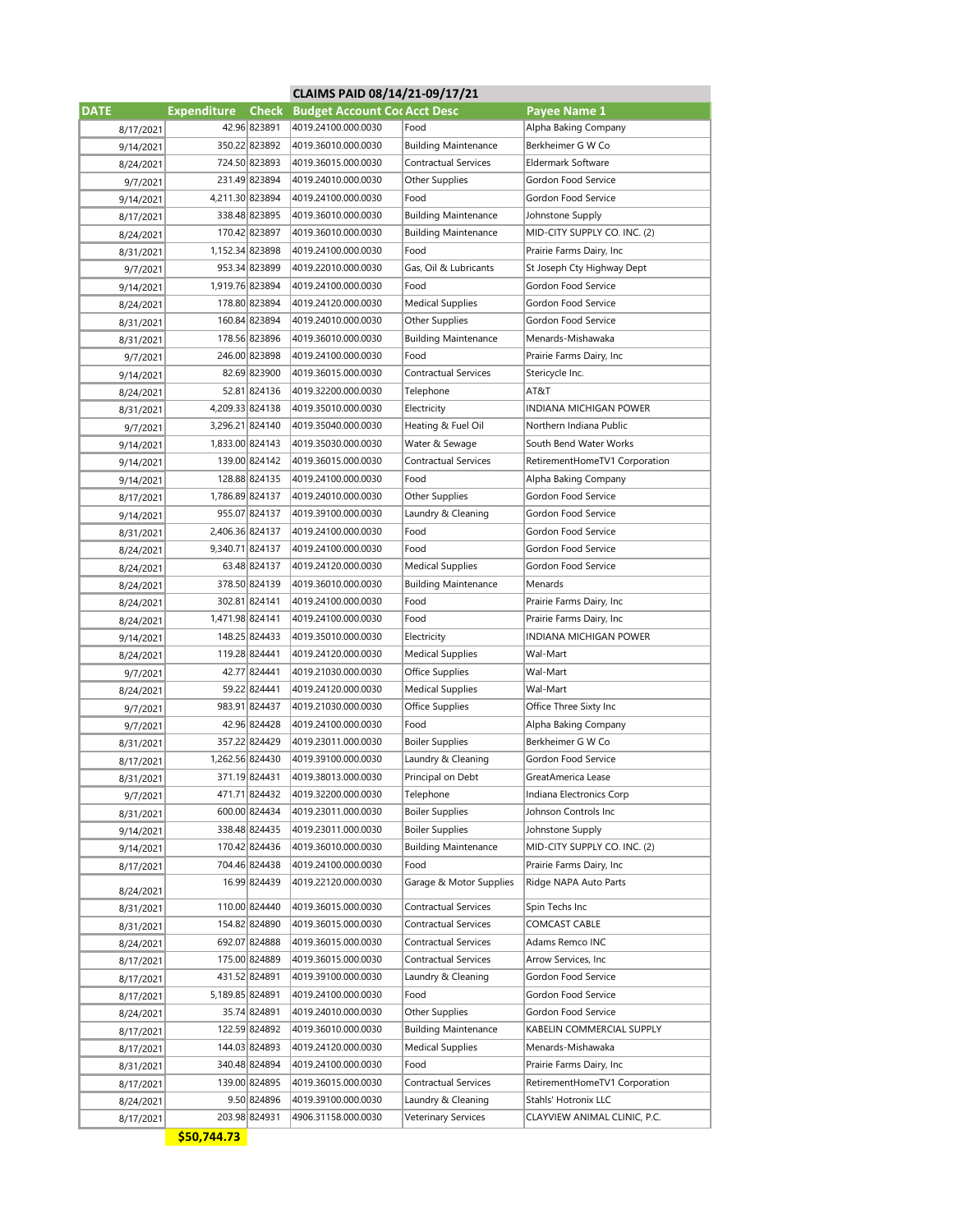| Estimated Revenue by Location/Account as of 02-28-2022 | Carry Forward<br>Description     | Grand Totals<br>Normal Accounts           |                               |        |  |
|--------------------------------------------------------|----------------------------------|-------------------------------------------|-------------------------------|--------|--|
|                                                        | <b>Estimated Revenue</b>         | 2,404,163.78                              |                               | $\sim$ |  |
|                                                        | Receipts<br><b>Current</b>       | 189,005.81<br>189,005.81<br>$\frac{1}{2}$ |                               |        |  |
|                                                        | Percent                          | 387                                       | $\bar{\star}$                 |        |  |
|                                                        | Year to Date<br>Receipts         | 304726.18<br>304,726.18<br>0.00           |                               |        |  |
|                                                        | Percent                          | 12.67                                     |                               |        |  |
| Saint Joseph County                                    | Unreceived Rev<br><b>Balance</b> | 2,099,437.60                              | $\hat{\boldsymbol{\epsilon}}$ |        |  |
|                                                        | Percent                          | 87.33                                     |                               |        |  |

Financial System

03/21/2022 02:13 PM by MEBY

 $\hat{\boldsymbol{\beta}}$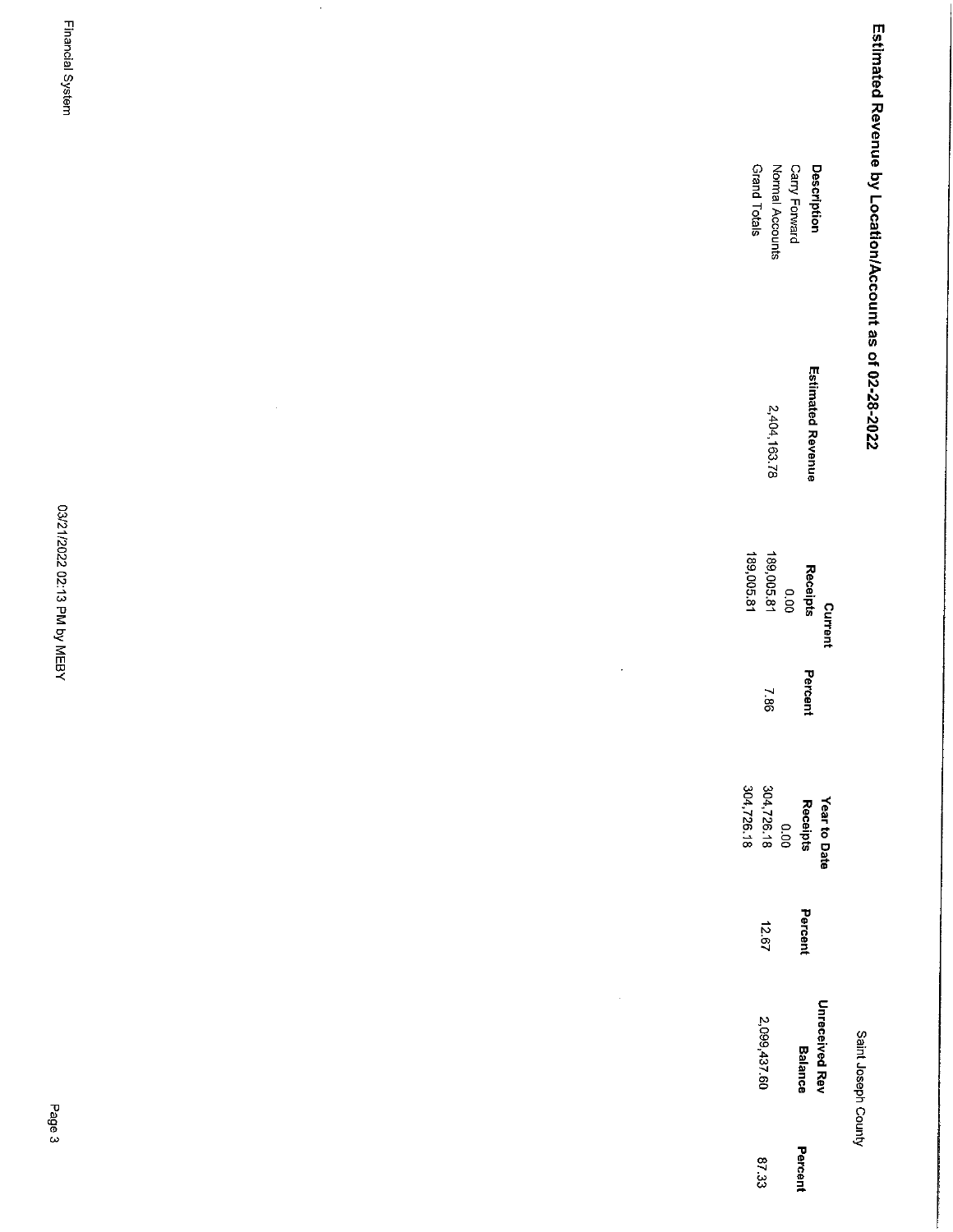| 4019.08400.000.0030<br>4019.06101.000.0030<br>4019.02508.000.0030<br><b>Account Code</b><br><b>Budget</b>                                           | Loc: 0030 Portage Manor<br>Fund: 4019 Portage Manor Fund |
|-----------------------------------------------------------------------------------------------------------------------------------------------------|----------------------------------------------------------|
| County Home-Care Of Residents<br>Investment Interest<br>Bank Account Interest<br>Description<br>Carry Forward<br>Normal Accounts<br>Location Totals |                                                          |
| <b>Estimated Revenue</b><br>2,354 400.00<br>2,404,163.78<br>21,165.06<br>28.598.72                                                                  |                                                          |
| 189,005.81<br>189,005.81<br>189,005.81<br>Receipts<br>0.00<br>0.00<br>0.00<br>Current                                                               |                                                          |
| Percent<br>8.03<br>o.oo<br>O.OQ<br>38.7                                                                                                             |                                                          |
| 304,726.18<br>Receipts<br>$304,726.18$<br>$0.00$<br>$0.00$<br>$0.00$<br>$304,726.18$<br>Year to Date                                                |                                                          |
| Percent<br>12.94<br>12.94<br>0.00<br>12.67                                                                                                          |                                                          |
| <b>Unreceived Rev</b><br>2,049,673.82<br>21,165.06<br>28,598.72<br>2,099,437.60<br><b>Balance</b>                                                   |                                                          |
| Percent<br>100.00<br>87.06<br>87.33                                                                                                                 |                                                          |

Estimated Revenue by Location/Account as of 02-28-2022

 $\frac{1}{2}$ 

 $\hat{\vec{r}}$ 

Saint Joseph County

VS21/2022 02:13 PM by MEBY

 $\hat{\boldsymbol{\beta}}$ 

 $\overline{\phantom{a}}$ 

 $\hat{\boldsymbol{\beta}}$ 

 $\ddot{\phantom{0}}$ 

 $\frac{1}{2}$ 

 $\frac{1}{2}$ 

l.<br>P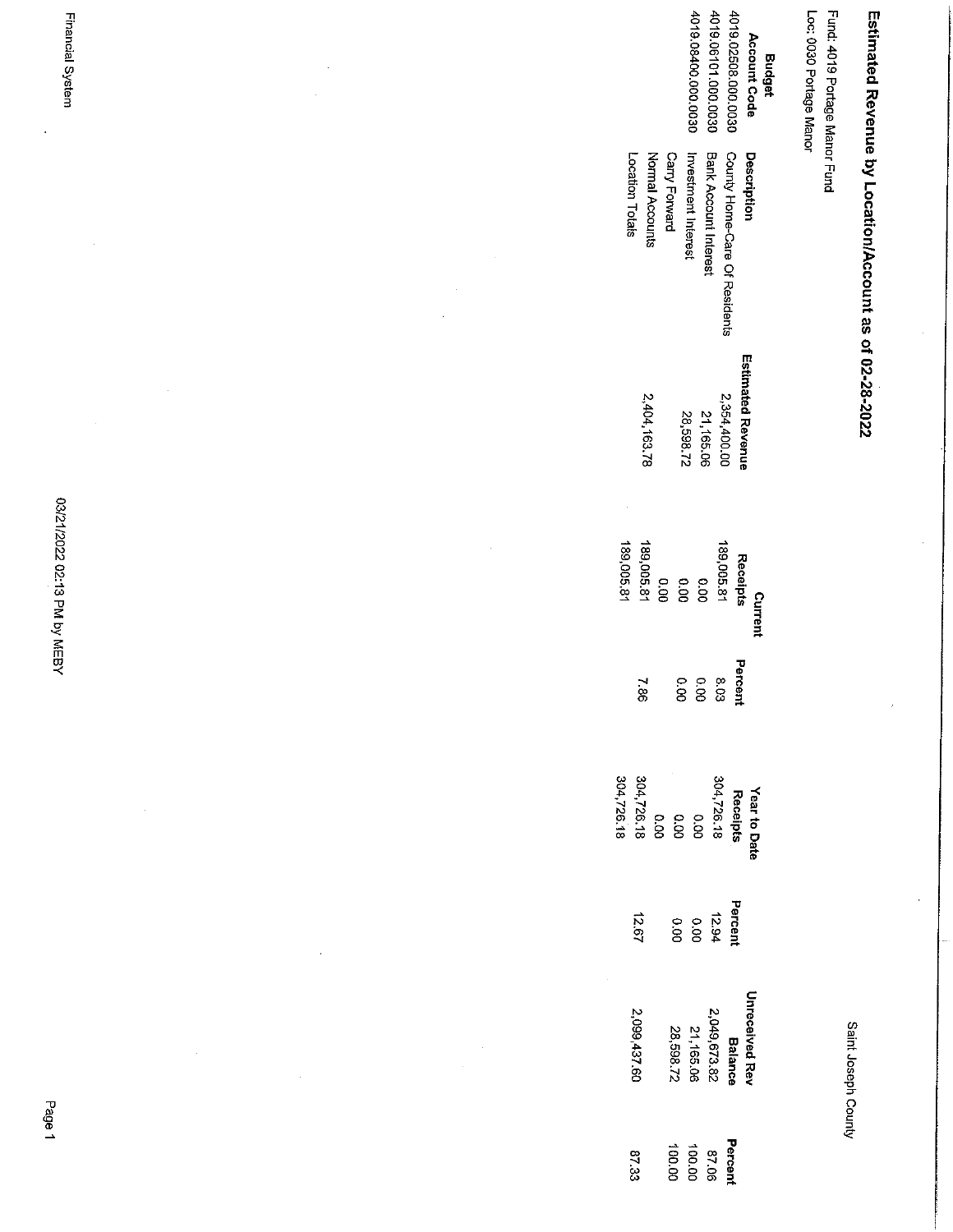| Estimated Revenue by Location/Account as of 02-28-2022<br>Fund Totals<br>Normal Accounts<br>Carry Forward<br>Description<br><b>Estimated Revenue</b><br>2,404,163.78<br>03/21/2022 02:13 PM by MEBY<br>189,005.81<br>189,005.81<br>Receipts<br>$\overline{0}$<br>$\epsilon$<br>Current<br>Percent<br>38.7<br>304,726.18<br>304,726.18<br>Year to Date<br>Receipts<br>$\frac{1}{6}$<br>Percent<br>12.67<br><b>Unreceived Rev</b><br>2,099,437.60<br>Saint Joseph County<br><b>Balance</b><br>ŗ<br>5<br>Percent<br>87.33 | Financial System | $\cdot$ |  | $\bar{z}$<br>$\mathbb{R}^{d}$ |  | Fund: 4019 Portage Manor Fund |  |
|------------------------------------------------------------------------------------------------------------------------------------------------------------------------------------------------------------------------------------------------------------------------------------------------------------------------------------------------------------------------------------------------------------------------------------------------------------------------------------------------------------------------|------------------|---------|--|-------------------------------|--|-------------------------------|--|
|                                                                                                                                                                                                                                                                                                                                                                                                                                                                                                                        |                  |         |  |                               |  |                               |  |
|                                                                                                                                                                                                                                                                                                                                                                                                                                                                                                                        |                  |         |  |                               |  |                               |  |
|                                                                                                                                                                                                                                                                                                                                                                                                                                                                                                                        |                  |         |  |                               |  |                               |  |
|                                                                                                                                                                                                                                                                                                                                                                                                                                                                                                                        |                  |         |  |                               |  |                               |  |
|                                                                                                                                                                                                                                                                                                                                                                                                                                                                                                                        |                  |         |  |                               |  |                               |  |
|                                                                                                                                                                                                                                                                                                                                                                                                                                                                                                                        |                  |         |  |                               |  |                               |  |
|                                                                                                                                                                                                                                                                                                                                                                                                                                                                                                                        |                  |         |  |                               |  |                               |  |
|                                                                                                                                                                                                                                                                                                                                                                                                                                                                                                                        |                  |         |  |                               |  |                               |  |

Page 2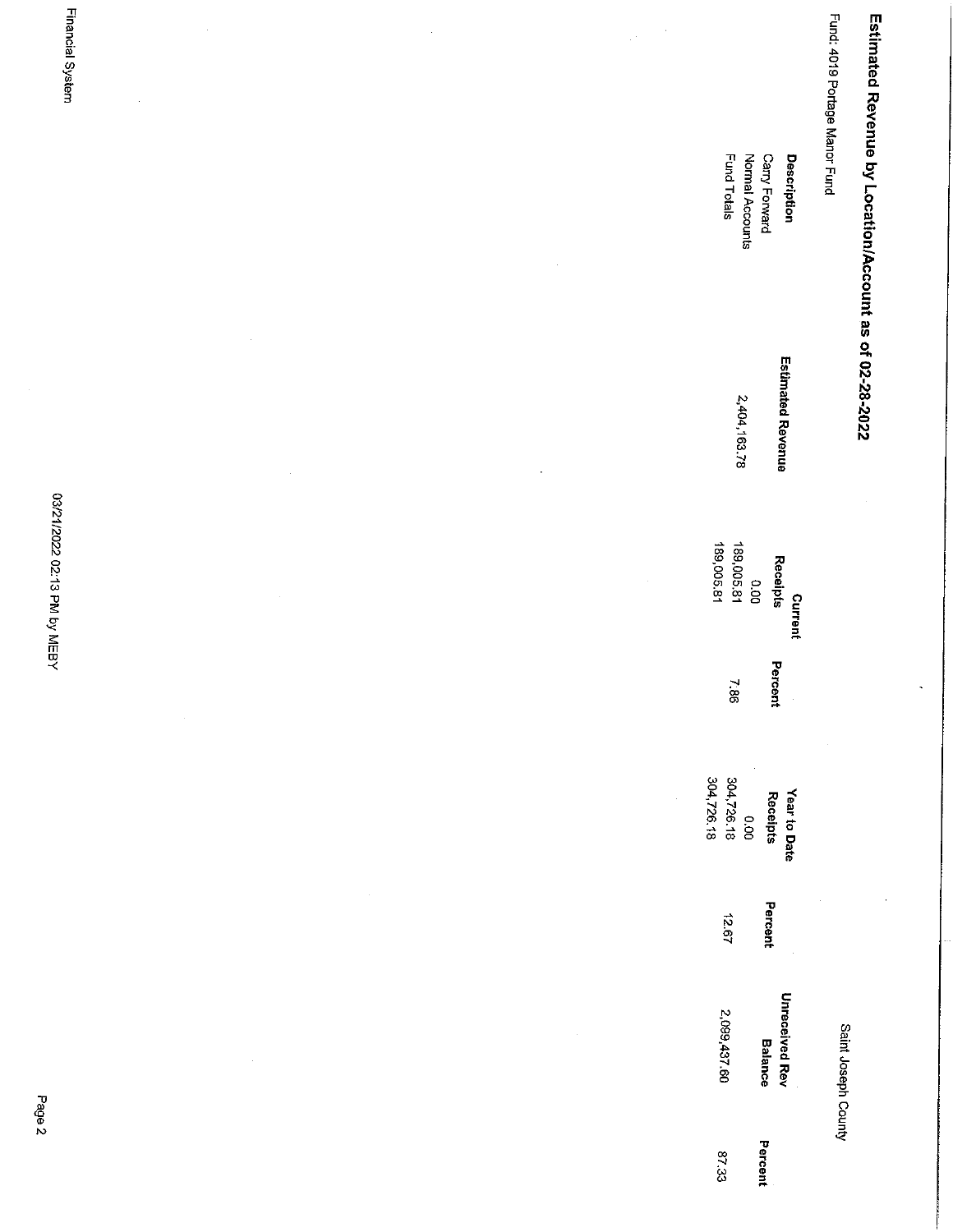#### As of: 03/18/2022

Fund: 4019

虾

Note: Balances include transactions after the last posted date of 02/28/2022.

4019 Portage Manor Fund Fund:

Fund Type: Calendar (01/01/2022 - 03/18/2022)

| 03/2022       |              |
|---------------|--------------|
| Current Month | Total        |
| 0.00          | 2.725,081.09 |
| 0.00          | 0.00         |
| 64,370.66     | 369,096.84   |
|               | 8.549.71     |
| 190,577,23    | 529,528,32   |
| 0.00          | 2,404,163.78 |
|               |              |

| Unreceived Revenue Balance:         | 2,035,066.94   |
|-------------------------------------|----------------|
| Unexpended Balance;                 | 2.195,552.77   |
| Unencumbered Balance:               | 2,187,003.06   |
| Cash Balance:                       | (160.431.48)   |
| Cash Balance Including Investments: | (160.431.48)** |

\*\* Total includes outstanding investments from the Investment System (ending balance).

| From Investment System - Outstanding Investments |      |
|--------------------------------------------------|------|
| Beginning Balance as of 01/01/2022:              | 0.00 |
| Purchased (01/01/2022 - 03/18/2022):             | 0.00 |
| Sold/Redeemed (01/01/2022 - 03/18/2022):         | 0.00 |
| Ending Balance as of 03/18/2022:                 | 0.00 |
|                                                  |      |

| - From Investment System - Principal/Interest |      |
|-----------------------------------------------|------|
| Principal Received:                           | 0.00 |
| Interest Received:                            | 0.00 |
| Total Investment:                             | 0.00 |
|                                               |      |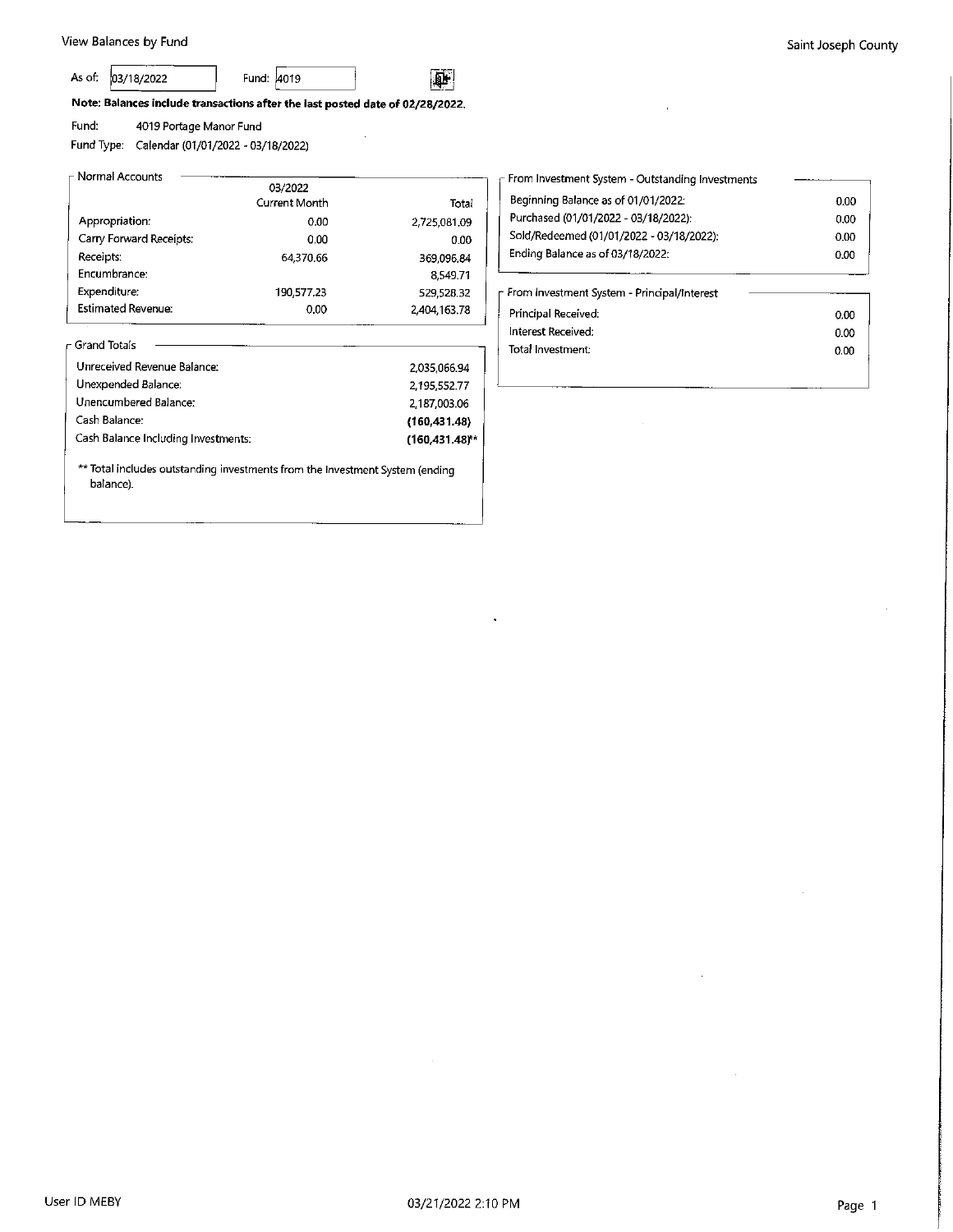

Est. 4969

Licensed Residential Care Facility

Robyn Challinor Administrator

# **Portage Manor Board of Managers Meeting of February 10, 2022**

### **Garage Demolition**

The County Engineer has forwarded to the Board a schedule for demolition of the old garage. County Engineering will solicit quotes for the demolition according to the proposed timetable of:

February 21, 2022 - Pre-bid meeting scheduled

Week of March 1, 2022 - County Commissioners to receive quotes

The Engineer will continue to update the Board as progress on the demolition moves forward.

## **Motels For Now**

Representatives of the Motels For Now program addressed the Board regrading the potential for cooperation between their group and Portage Manor. They are also exploring options for their program moving forward.

Motels for Now are looking to establish a low-barrier facility to assist people in Overcoming homelessness. Questions had been raised as to the feasibility of cooperation between their organization and Portage Manor as Portage Manor explores the possibility of a new facility.

Motels for Now has retained the architectural firm of MKM to assist them in drawing up plans for a 120 bed facility. They are currently exploring finding options. MKM is willing to share information with Portage Manor as their project progresses.